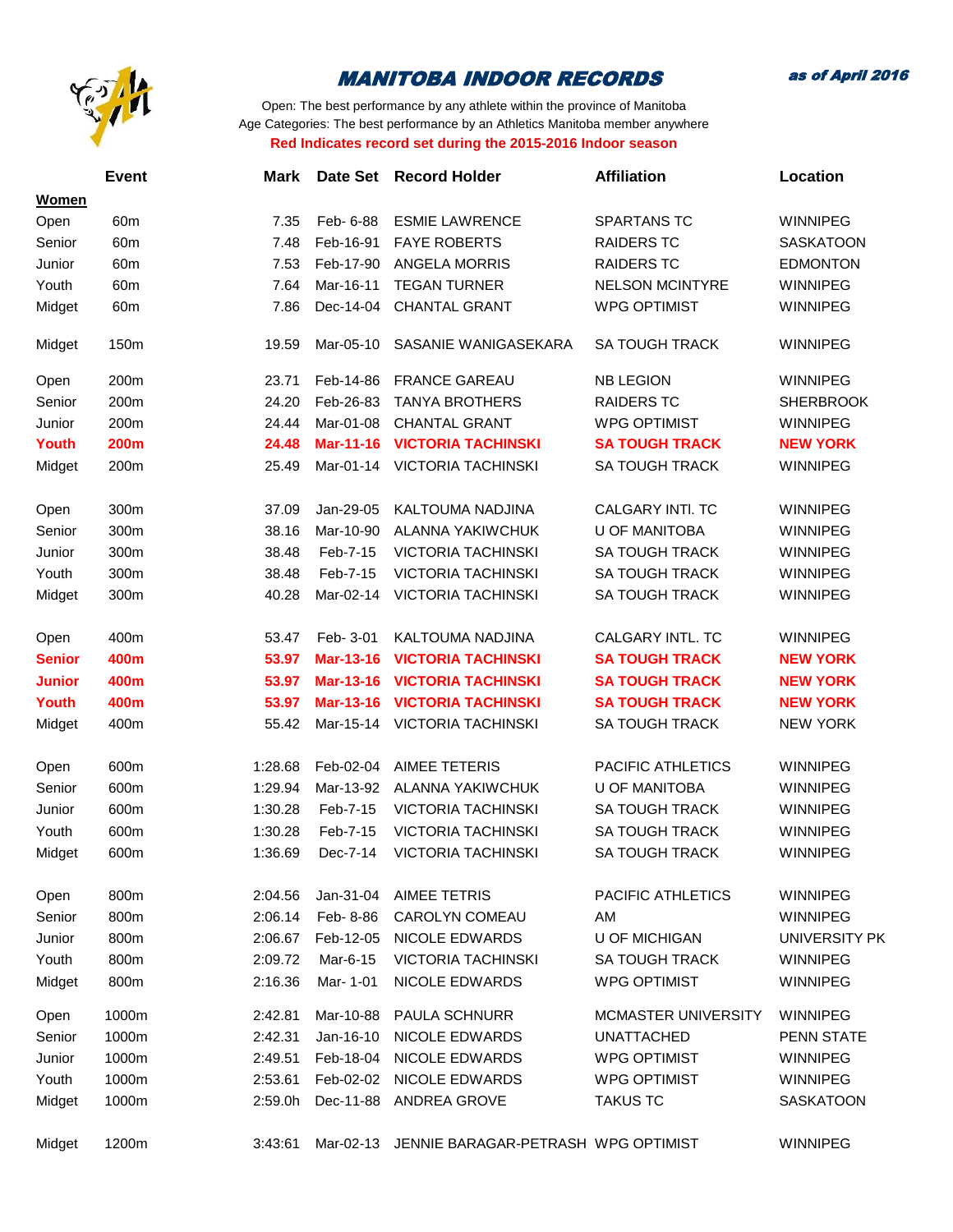

as of April 2016

|               | <b>Event</b>     |          | Mark     | <b>Date Set</b>          | <b>Record Holder</b>                | <b>Affiliation</b>                                                | Location             |
|---------------|------------------|----------|----------|--------------------------|-------------------------------------|-------------------------------------------------------------------|----------------------|
| <b>Women</b>  |                  |          |          |                          |                                     |                                                                   |                      |
| Open          | 1500m            |          | 4:13.6h  | Feb- 9-80                | <b>JAN MERRILL</b>                  | <b>USA</b>                                                        | <b>WINNIPEG</b>      |
| Senior        | 1500m            |          | 4:07.61  | Mar-3-14                 | <b>NICOLE SIFUENTES</b>             | <b>UNATTACHED</b>                                                 | <b>POLAND</b>        |
| Junior        | 1500m            |          | 4:21.0h  | Feb-09-80                | <b>NANCY RETTIE</b>                 | <b>RAIDERS TC</b>                                                 | <b>WINNIPEG</b>      |
| Youth         | 1500m            |          | 4:32.5h  | Dec-28-79                | <b>NANCY RETTIE</b>                 | <b>RAIDERS TC</b>                                                 | <b>SASKATOON</b>     |
| Midget        | 1500m            |          | 4:40.4h  | Dec-14-01                | NICOLE EDWARDS                      | <b>WPG OPTIMIST</b>                                               | <b>WINNIPEG</b>      |
| Midget        | 2000m            |          | 6:44.02  | Mar-1-13                 | JENNIE BARAGAR-PETRASH WPG OPTIMIST |                                                                   | <b>WINNIPEG</b>      |
| Open          | 3000m            |          | 9:04.88  | Mar-12-88                | <b>BRENDA SHACKLETON</b>            | <b>U OF VICTORIA</b>                                              | <b>WINNIPEG</b>      |
| <b>Senior</b> | 3000m            |          | 8:57.17  | <b>Feb-2-16</b>          | <b>NICOLE SIFUENTES</b>             | <b>UNATTACHED</b>                                                 | <b>BOSTON</b>        |
| Junior        | 3000m            |          | 9:45.03  | Mar-13-82                | <b>CAROL HOWE</b>                   |                                                                   | <b>EDMONTON</b>      |
| Youth         | 3000m            |          | 9:45.03  | Mar-13-82                | CAROL HOWE                          |                                                                   | <b>EDMONTON</b>      |
| Midget        | 3000m            |          | 10:34.72 | Jan-21-01                | <b>LAUREN CHAMPAGNE</b>             | <b>WPG OPTIMIST</b>                                               | <b>WINNIPEG</b>      |
| Open          | 5000m            |          | 16:29.5h | Dec-20-85                | <b>SANDY RETTIE</b>                 | <b>RAIDERS TC</b>                                                 | <b>WINNIPEG</b>      |
| <b>Senior</b> | 5000m            |          | 15:42.31 | <b>DEC-04-15</b>         | <b>NICOLE SIFUENTES</b>             | <b>UNATTACHED</b>                                                 | <b>ALLENDALE, MI</b> |
| Open          | 60 <sub>mH</sub> | 33"-8.5m | 8.30     | Feb-21-93                | SONIA PAQUETTE                      | QU-COCH                                                           | <b>WINNIPEG</b>      |
| Senior        | 60 <sub>mH</sub> | 33"-8.5m | 8.45     | Mar-12-94                | <b>JANNA NIKKEL</b>                 | <b>U OF MANITOBA</b>                                              | <b>WINNIPEG</b>      |
| Senior        | 60mH             | 33"-8.5m | 8.45     | Feb-25-94                | <b>JANNA NIKKEL</b>                 | <b>U OF MANITOBA</b>                                              | <b>EDMONTON</b>      |
| Junior        | 60mH             | 33"-8.5m | 8.56     | Feb-28-92                | <b>JANNA NIKKEL</b>                 | <b>TAKUS TC</b>                                                   | <b>SASKATOON</b>     |
| Youth         | 60mH             | 30"-8.5m | 9.03     | Mar-1-08                 | ALYSSA JOHNSON                      | SISLER HS                                                         | <b>WINNIPEG</b>      |
| Youth         | 60 <sub>mH</sub> | 30"-8.0m | 9.10     | Feb-24-89                | <b>LINDSAY INGRAM</b>               | <b>TAKUS TC</b>                                                   | <b>SASKATOON</b>     |
| Midget        | 60mH             | 30"-7.5m | 9.45     | Dec-08-06                | ALYSSA JOHNSON                      | <b>FLYING M</b>                                                   | <b>WINNIPEG</b>      |
| MIdget        | 60mH             | 30"-8.0m | 9.61     | Mar-06-09                | MICHELLE HEBERT                     | <b>WPG OPTIMIST</b>                                               | <b>WINNIPEG</b>      |
|               |                  |          | 9.61     | Mar-2-13                 | <b>EMILY REKRUT-PRESSEY</b>         | <b>KELVIN HS</b>                                                  | <b>WINNIPEG</b>      |
| Open          | 4x100m           | Relay    | 48.20    | Feb-03-90                | <b>WC GAMES TEAM</b>                |                                                                   | <b>WINNIPEG</b>      |
| Senior        | 4x100m           | Relay    | 48.20    | Feb-03-90                | <b>WC GAMES TEAM</b>                |                                                                   | <b>WINNIPEG</b>      |
| Junior        | 4x100m           | Relay    | 49.49    | Mar-05-94                | <b>RAIDERS TC</b>                   |                                                                   | <b>WINNIPEG</b>      |
| Youth         | 4x100m           | Relay    | 50.37    | Feb-02-90                | <b>TAKUS TC</b>                     |                                                                   | <b>WINNIPEG</b>      |
| Midget        | 4x100m           | Relay    |          | 51.13 Feb-06-88 TAKUS TC |                                     |                                                                   | <b>WINNIPEG</b>      |
| Open          | 4x200m           | Relay    | 1:38.34  | Mar-11-95                | U OF WINDSOR                        |                                                                   | WINNIPEG             |
| Senior        | 4x200m           | Relay    | 1:38.57  |                          | Mar-10-84 U OF MANITOBA             | N.MCCUAIG, TANYA<br><b>BROTHERS, CHERYL</b><br>CROXFORD, R.HADDEN | QUEBEC CITY          |
| Junior        | 4x200m           | Relay    | 1:44.96  |                          | Mar-14-82 TAKUS TC                  | THORNA SCOTT, NANCY<br>MCCUAIG, LESLIE<br>ALLISON, D. MACKENZIE   | <b>EDMONTON</b>      |
| Youth         | 4x200m           | Relay    | 1:49.7h  | Mar-18-89                | GLENLAWN                            |                                                                   | <b>WINNIPEG</b>      |
| Midget        | 4x200m           | Relay    | 1:47.53  | Mar-07-09                | <b>SA TOUGH TRACK</b>               | A. ANDRUSHKO, C.ZAJAC,<br>A.GRACEFFO S.<br>WANIGASEKARA           | <b>WINNIPEG</b>      |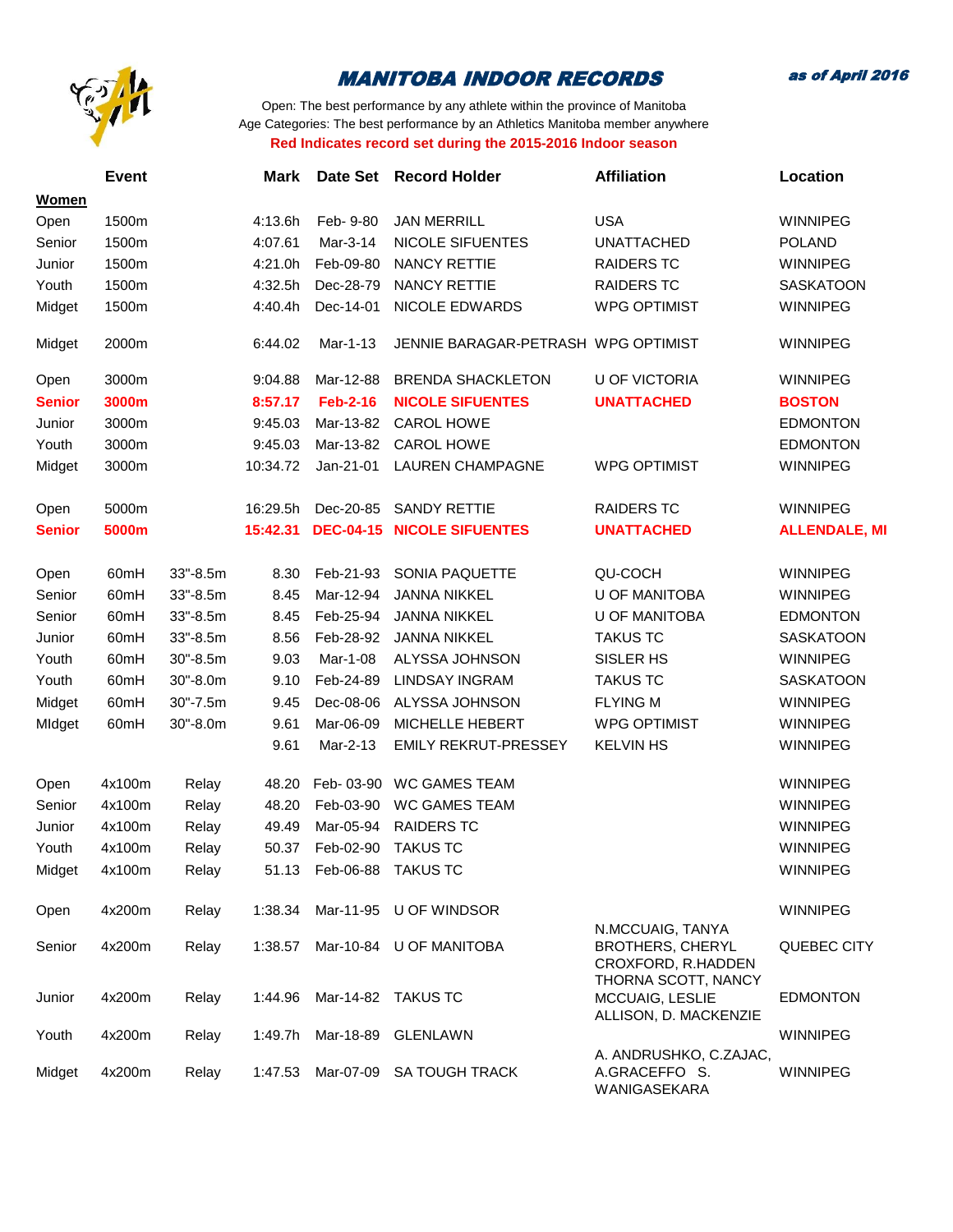

as of April 2016

|               | <b>Event</b>              |       | <b>Mark</b> | Date Set         | <b>Record Holder</b>     | <b>Affiliation</b>                                               | Location         |
|---------------|---------------------------|-------|-------------|------------------|--------------------------|------------------------------------------------------------------|------------------|
| Women         |                           |       |             |                  |                          |                                                                  |                  |
| Open          | 4x400m                    | Relay | 3:42.2h     | Feb-11-84        | <b>TAKUS TC</b>          |                                                                  | <b>WINNIPEG</b>  |
| Senior        | 4x400m                    | Relay | 3:42.2h     | Feb-11-84        | <b>TAKUS TC</b>          | J.ZRINYI, A.ANDRUSKO, S.                                         | <b>WINNIPEG</b>  |
| Junior        | 4x400m                    | Relay | 3:56.85     | Mar 5-11         | <b>SA Tough Track</b>    | WANIGASEKARA,<br><b>M.BARON</b>                                  | <b>WINNIPEG</b>  |
| Youth         | 4x400m                    | Relay | 3:56.85     | Mar 5-11         | <b>SA Tough Track</b>    | J.ZRINYI, A.ANDRUSKO,<br>S.WANIGASEKARA,<br><b>MELANIE BARON</b> | <b>WINNIPEG</b>  |
| Midget        | 4x400m                    | Relay | 4:09.9h     | Dec-10-88        | <b>WINGS TC</b>          |                                                                  | <b>WINNIPEG</b>  |
| Open          | 4x800m                    | Relay | 8:32.34     | Jan-31-04        | PACIFIC ATHLETICS        |                                                                  | <b>WINNIPEG</b>  |
| Senior        | 4x800m                    | Relay | 8:53.06     | Mar-11-05        | <b>U OF MANITOBA</b>     | K.ISACCSON, JANA-RAE<br>CASSIDY, DAROLYN<br>TREMBATH, L.WHALEN   | <b>WINNIPEG</b>  |
| Open          | High Jump                 |       | 1.95m       | Feb- 9-80        | <b>DEBBIE BRILL</b>      | PACIFIC COAST CLUB                                               | <b>WINNIPEG</b>  |
| Senior        | High Jump                 |       | 1.80m       | Mar-06-97        | <b>TAMMY MAHON</b>       | <b>UNATTACHED</b>                                                | <b>WINNIPEG</b>  |
| Junior        | High Jump                 |       | 1.80m       | Mar-06-97        | <b>TAMMY MAHON</b>       | <b>UNATTACHED</b>                                                | <b>WINNIPEG</b>  |
| Youth         | High Jump                 |       | 1.80m       | Mar-06-97        | <b>TAMMY MAHON</b>       | <b>UNATTACHED</b>                                                | <b>WINNIPEG</b>  |
| Midget        | High Jump                 |       | 1.70m       | Nov-21-86        | <b>ANDRA YOUNES</b>      | <b>FLYING MAC</b>                                                | <b>WINNIPEG</b>  |
| Senior        | Pole Vault                |       | 4.16m       | Feb-2-12         | <b>VICTORIA DRESSLER</b> | <b>WPG OPTIMIST</b>                                              | <b>WINNIPEG</b>  |
| Senior        | Pole Vault                |       | 4.16m       | Feb-2-12         | <b>VICTORIA DRESSLER</b> | <b>WPG OPTIMIST</b>                                              | <b>WINNIPEG</b>  |
| Junior        | Pole Vault                |       | 3.70m       | Mar-09-12        | <b>MELISSA RICHARDS</b>  | <b>WPG OPTIMIST</b>                                              | <b>WINNIPEG</b>  |
| Youth         | Pole Vault                |       | 3.28m       | Feb-14-09        | <b>SARAH BOILA</b>       | <b>WPG OPTIMIST</b>                                              | <b>WINNIPEG</b>  |
| Midget        | Pole Vault                |       | 3.00m       | Feb-20-08        | <b>CARISSA GAUTHIER</b>  | <b>WPG OPTIMIST</b>                                              | WINNIPEG         |
| Open          | Long Jump                 |       | 6.12m       | Feb-21-93        | NICOLE DEVONISH          | ON-EG                                                            | <b>WINNIPEG</b>  |
| <b>Senior</b> | <b>Long Jump</b>          |       | 6.08m       | <b>Feb-27-16</b> | <b>JOY BECKER</b>        | <b>UNATTACHED</b>                                                | <b>SASKATOON</b> |
| Junior        | Long Jump                 |       | 5.87m       | Mar-08-13        | <b>JOY BECKER</b>        | <b>BISON TRACK &amp; FIELD</b>                                   | <b>WINNIPEG</b>  |
| Youth         | Long Jump                 |       | 5.65m       | Mar-8-80         | <b>TANYA BROTHERS</b>    | <b>GALAXT TC</b>                                                 | <b>EDMONTON</b>  |
| Midget        | Long Jump                 |       | 5.36m       | Dec-10-11        | <b>ROBYN WEAR</b>        | <b>WPG OPTIMIST</b>                                              | <b>WINNIPEG</b>  |
| Open          | Triple Jump               |       | 12.83m      | Feb-21-93        | <b>KELLY DINSMORE</b>    | ONTARIO-BOARD                                                    | <b>WINNIPEG</b>  |
| Senior        | Triple Jump               |       | 12.89m      | Feb-20-90        | <b>LAVERNE CLARKE</b>    | <b>AOTC</b>                                                      | <b>FLAGSTAFF</b> |
|               | <b>Junior Triple Jump</b> |       | 11.92m      | <b>Feb-6-16</b>  | <b>REBEKAH ECKERT</b>    | <b>FLYING M</b>                                                  | <b>WINNIPEG</b>  |
| Youth         | Triple Jump               |       | 11.53m      | Mar-19-15        | <b>REBEKAH ECKERT</b>    | <b>UNATTACHED</b>                                                | <b>WINNIPEG</b>  |
|               | Midget Triple Jump        |       | 11.40m      | Mar-02-93        | <b>TARA SCHWABE</b>      | <b>RAIDERS TC</b>                                                | <b>WINNIPEG</b>  |
| Open          | Shot Put                  | 4kg   | 16.74m      | Jan-28-95        | <b>GEORGETTE REED</b>    | <b>CALGARY SPARTANS</b>                                          | <b>WINNIPEG</b>  |
| Senior        | Shot Put                  | 4kg   | 16.20m      | Feb-21-88        | MELODIE TORCOLACCI       | <b>MTC</b>                                                       | <b>WINDSOR</b>   |
| Junior        | Shot Put                  | 4kg   | 14.77m      | Jan-05-68        | <b>MAUREEN DOWDS</b>     | <b>U OF MANITOBA</b>                                             | <b>EDMONTON</b>  |
| Youth         | Shot Put                  | 4kg   | 13.69m      | Mar-7-15         | <b>TAYLOR HEAD</b>       | <b>FLYING M</b>                                                  | <b>WINNIPEG</b>  |
| Youth         | <b>Shot Put</b>           | 3kg   | 14.27m      | <b>Mar-5-16</b>  | <b>TAYLOR HEAD</b>       | <b>FLYING M</b>                                                  | <b>WINNIPEG</b>  |
| Midget        | Shot Put                  | 4kg   | 12.68m      | Feb-13-14        | <b>TAYLOR HEAD</b>       | <b>FLYING M</b>                                                  | <b>WINNIPEG</b>  |
| Midget        | Shot Put                  | 3kg   | 14.93m      | Dec-7-14         | <b>TAYLOR HEAD</b>       | <b>FLYING M</b>                                                  | <b>WINNIPEG</b>  |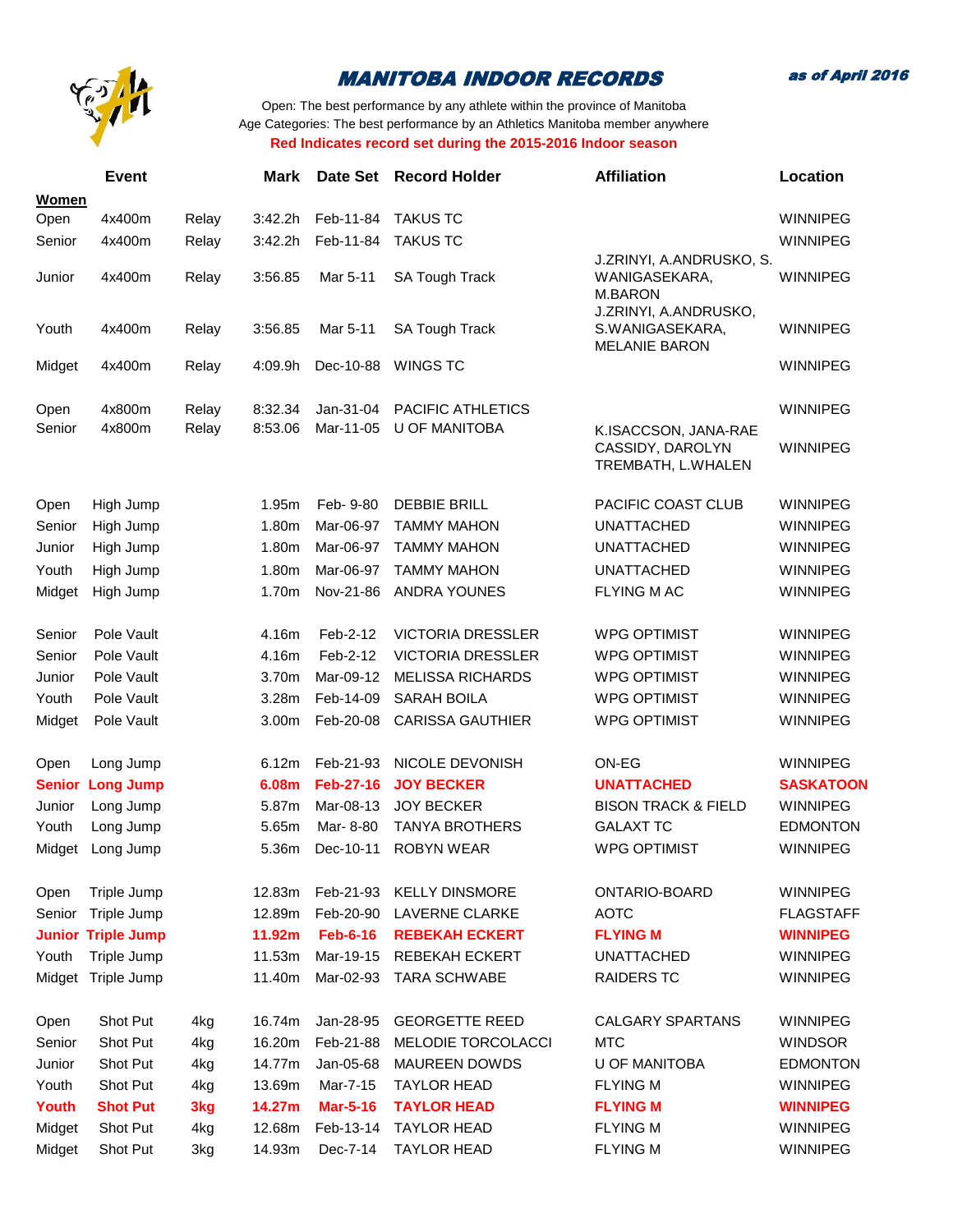

as of April 2016

|               | <b>Event</b>      |        | <b>Mark</b> |                 | Date Set Record Holder   | <b>Affiliation</b>       | Location         |
|---------------|-------------------|--------|-------------|-----------------|--------------------------|--------------------------|------------------|
| <b>Women</b>  |                   |        |             |                 |                          |                          |                  |
| Open          | Wt Throw          | 9.07kg | 20.28m      | Feb-4-11        | <b>HEATHER STEACY</b>    | <b>CHINOOK T &amp; F</b> | <b>WINNIPEG</b>  |
| Senior        | Wt Throw          | 9.07kg | 17.04m      | Mar- 6-98       | NOREENA BODAGLO          | <b>U OF MANITOBA</b>     | <b>WINNIPEG</b>  |
| Junior        | Wt Throw          | 9.07kg | 14.25m      | Mar- 6-10       | <b>KAREN FERRIS</b>      | <b>U OF MANITOBA</b>     | WINNIPEG         |
| Youth         | Wt Throw          | 9.07kg | 12.93m      | Mar-7-15        | <b>TAYLOR HEAD</b>       | <b>FLYING M</b>          | <b>WINNIPEG</b>  |
| Youth         | <b>Wt Throw</b>   | 7.26kg | 16.08m      | <b>Mar-5-16</b> | <b>TAYLOR HEAD</b>       | <b>FLYING M</b>          | <b>WINNIPEG</b>  |
| Midget        | Wt Throw          | 7.26kg | 12.29m      | Dec-7-14        | <b>TAYLOR HEAD</b>       | <b>FLYING M</b>          | <b>WINNIPEG</b>  |
|               |                   |        |             |                 |                          |                          |                  |
| Open          | Pentathlon        |        | 3978        | Feb-27-04       | <b>JESSICA ZELINKA</b>   | <b>U OF CALGARY</b>      | <b>WINNIPEG</b>  |
| <b>Senior</b> | <b>Pentathlon</b> |        | 3639        | <b>Dec-5-15</b> | <b>KALEIGH HOLE</b>      | <b>UNATTACHED</b>        | <b>LONDON</b>    |
| Junior        | Pentathlon        |        | 3458        | Feb-2-14        | <b>ROBYN WEAR</b>        | <b>WPG OPTIMIST</b>      | <b>REGINA</b>    |
| Youth         | Pentathlon        |        | 3305        | Jan-18-13       | <b>ROBYN WEAR</b>        | <b>WPG OPTIMIST</b>      | <b>WINNIPEG</b>  |
| Midget        | Pentathlon        |        | 2800        | Dec-10-11       | <b>ROBYN WEAR</b>        | <b>WPG OPTIMIST</b>      | WINNIPEG         |
|               |                   |        |             |                 |                          |                          |                  |
| <u>Men</u>    |                   |        |             |                 |                          |                          |                  |
| Open          | 60m               |        | 6.59        | Feb-20-93       | <b>BRUNY SURIN</b>       | <b>VIDE</b>              | WINNIPEG         |
| Senior        | 60m               |        | 6.69        | Feb-21-87       | <b>RICK JONES</b>        | <b>RAIDERS TC</b>        | <b>EDMONTON</b>  |
| Junior        | 60m               |        | 6.83        | Dec-29-82       | <b>COURTNEY BROWN</b>    | <b>AOTC</b>              | <b>SASKATOON</b> |
| Youth         | 60m               |        | 6.83        | Dec-29-82       | <b>COURTNEY BROWN</b>    | <b>AOTC</b>              | <b>SASKATOON</b> |
| Midget        | 60m               |        | 7.31        | Dec-08-07       | <b>BEN ALLEN</b>         | <b>KELVIN</b>            | WINNIPEG         |
|               |                   |        |             |                 |                          |                          |                  |
| Midget        | 150m              |        | 17.96       | Mar-05-10       | ROBERT ANDERSON          | <b>SISLER</b>            | WINNIPEG         |
|               |                   |        |             |                 |                          |                          |                  |
| Open          | 200m              |        | 21.27       | Feb-15-87       | <b>CYPRIAN ENWEANI</b>   | <b>SASKATCHEWAN</b>      | WINNIPEG         |
| Senior        | 200m              |        | 21.36       | Feb-11-84       | <b>CAL LANGFORD</b>      | <b>RAIDERS TC</b>        | WINNIPEG         |
| Junior        | 200m              |        | 21.37       | Feb-11-84       | <b>COURTNEY BROWN</b>    | <b>AOTC</b>              | WINNIPEG         |
| Youth         | 200m              |        | 22.45       | Mar- 2-01       | NATHAN VADEBONCOEUR      | <b>WPG OPTIMIST</b>      | WINNIPEG         |
| Midget        | 200m              |        | 22.90       | Dec-10-10       | JOSHUA AHLBAUM-ATEAH     | SA TOUGH TRACK           | WINNIPEG         |
|               |                   |        |             |                 |                          |                          |                  |
| Open          | 300m              |        | 32.53       | Feb-02-08       | <b>TYLER CHRISTOPHER</b> | <b>LEGACY ATHLETICS</b>  | WINNIPEG         |
| Senior        | 300m              |        | 33.62       | Feb-09-85       | <b>ANDRE SMITH</b>       | <b>RAIDERS TC</b>        | WINNIPEG         |
| Junior        | 300m              |        | 34.1h       | Jan-26-84       | <b>COURNTEY BROWN</b>    | <b>AOTC</b>              | WINNIPEG         |
| Youth         | 300m              |        | 35.55       | Dec-01-01       | NATHAN VADEBONCOEUR      | <b>WPG OPTIMIST</b>      | <b>WINNIPEG</b>  |
| Midget        | 300m              |        | 37.25       | Dec-29-80       | <b>COURTNEY BROWN</b>    | <b>AOTC</b>              | <b>SASKATOON</b> |
|               |                   |        |             |                 |                          |                          |                  |
| Open          | 400m              |        | 47.07       | Feb-20-93       | <b>MARK JACKSON</b>      | <b>PHOENIX</b>           | WINNIPEG         |
| Senior        | 400m              |        | 47.08       | Feb-06-88       | <b>ANDRE SMITH</b>       | <b>RAIDERS TC</b>        | <b>WINNIPEG</b>  |
| Junior        | 400m              |        | 47.98       | Dec-16-03       | NATHAN VADEBONCOEUR      | <b>WPG OPTIMIST</b>      | <b>WINNIPEG</b>  |
| Youth         | 400m              |        | 49.53       | Mar-04-00       | <b>ERIK SPROLL</b>       | ST. PAULS HS             | <b>WINNIPEG</b>  |
| Midget        | 400m              |        | 52.1h       | Dec-29-73       | <b>GARRY KOENIG</b>      | RAZORBACK TC             | <b>SASKATOON</b> |
| Midget        | 400m              |        | 52.1h       | Mar-20-87       | <b>BRAD CUMMINGS</b>     | <b>WESTDALE JR HIGH</b>  | WINNIPEG         |
|               |                   |        |             |                 |                          |                          |                  |
| Open          | 600m              |        | 1:16.10     | Mar-11-95       | <b>BYRON GOODWIN</b>     | <b>U OF MANITOBA</b>     | WINNIPEG         |
| Senior        | 600m              |        | 1:16.10     | Mar-11-95       | <b>BYRON GOODWIN</b>     | <b>U OF MANITOBA</b>     | <b>WINNIPEG</b>  |
| Junior        | 600m              |        | 1:19.39     | Mar-8-07        | FERGUSON, QUIN           | <b>U OF MANITOBA</b>     | <b>MONTREAL</b>  |
| Youth         | 600m              |        | 1:20.5h     | Dec-02-00       | <b>ERIK SPROLL</b>       | <b>UNATTACHED</b>        | WINNIPEG         |
| Midget        | 600m              |        | 1:28.67     | Jan-13-96       | <b>JORDAN FIERCE</b>     | <b>WPG OPTIMIST</b>      | WINNIPEG         |
|               |                   |        |             |                 |                          |                          |                  |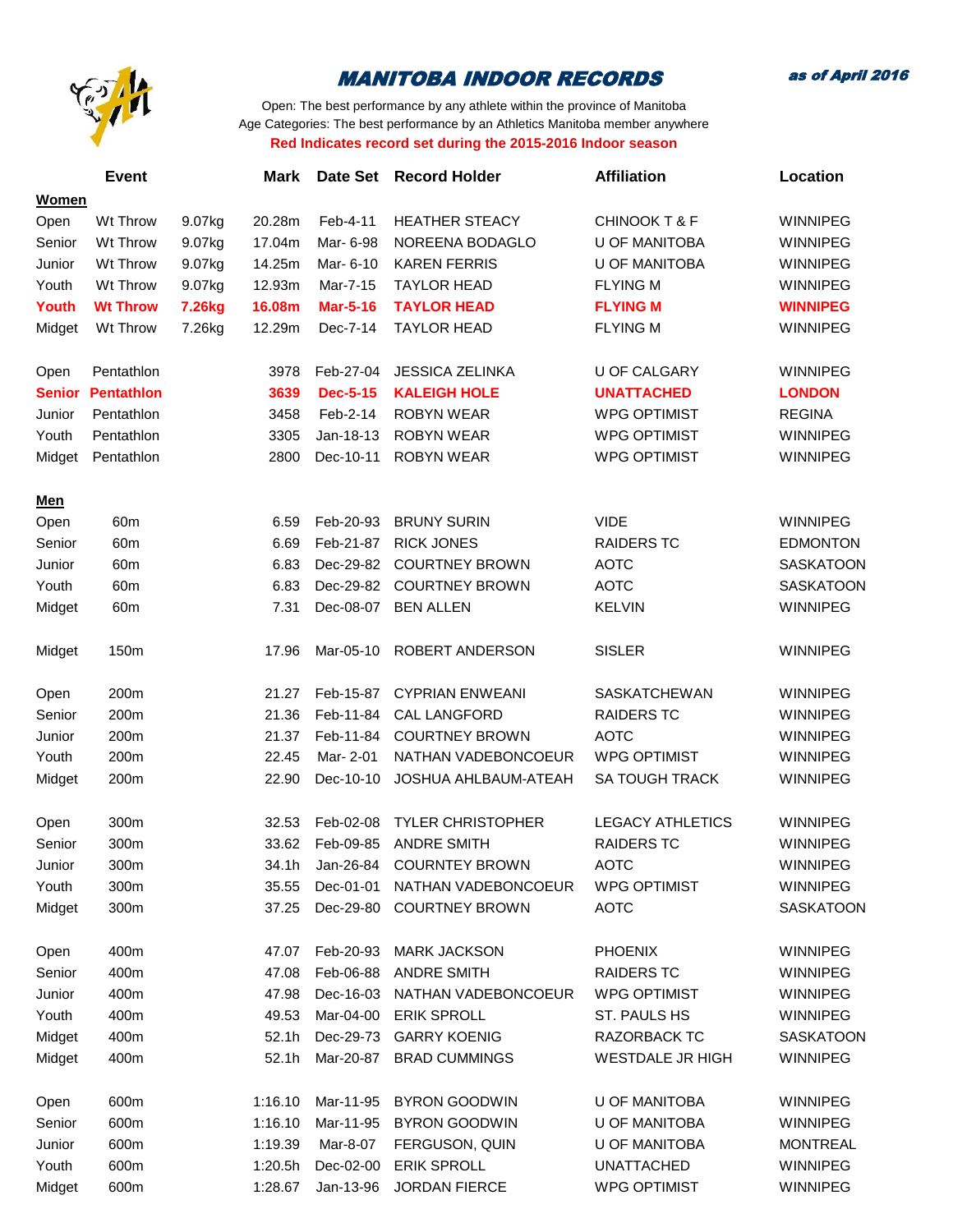

as of April 2016

|             | <b>Event</b> |           | <b>Mark</b> | Date Set  | <b>Record Holder</b>    | <b>Affiliation</b>       | Location           |
|-------------|--------------|-----------|-------------|-----------|-------------------------|--------------------------|--------------------|
|             |              |           |             |           |                         |                          |                    |
| Men<br>Open | 800m         |           | 1:49.22     | Feb-30-93 | <b>KEVIN SULLIVAN</b>   | <b>BRANTFORD</b>         | <b>WINNIPEG</b>    |
| Senior      | 800m         |           | 1:48.16     | Feb-12-05 | <b>ERIK SPROLL</b>      | <b>KANSAS STATE</b>      | AMES               |
| Junior      | 800m         |           | 1:50.07     | Feb- 9-02 | <b>ERIK SPROLL</b>      | <b>KANSAS STATE</b>      | AMES               |
| Youth       | 800m         |           | 1:53.40     | Feb- 5-00 | <b>ERIK SPROLL</b>      | <b>UNATTACHED</b>        | <b>WINNIPEG</b>    |
| Midget      | 800m         |           | 2:01.25     | Dec-08-12 | <b>JAY ORT</b>          | <b>UNATTACHED</b>        | <b>WINNIPEG</b>    |
|             |              |           |             |           |                         |                          |                    |
| Open        | 1000m        |           | 2:23.2h     | Mar-09-90 | <b>MIKE BURKE</b>       | U OF TORONTO             | <b>WINNIPEG</b>    |
| Senior      | 1000m        |           | 2:23.03     | Feb-23-96 | DARYL FILLION           | <b>U OF MANITOBA</b>     | <b>EDMONTON</b>    |
| Junior      | 1000m        |           | 2:26.21     | Feb-28-03 | <b>KRISTJAN HUNTER</b>  | <b>IOWA STATE</b>        | <b>LINCOLN</b>     |
| Youth       | 1000m        |           | 2:31.23     | Dec-7-14  | SHANE DILLON            | <b>SA TOUGH TRACK</b>    | <b>WINNIPEG</b>    |
| Midget      | 1000m        |           | 2:39.8h     | Dec-01-12 | <b>JAY ORT</b>          | <b>UNATTACHED</b>        | <b>WINNIPEG</b>    |
| Midget      | 1200m        |           | 3:21.59     | Mar-03-12 | JAY ORT                 | <b>UNATTACHED</b>        | <b>REGINA</b>      |
|             |              |           |             |           |                         |                          |                    |
| Open        | 1500m        |           | 3:41.87     | Feb- 6-88 | <b>DOUG CONSIGLIO</b>   | <b>U OF ARKANSAS</b>     | <b>WINNIPEG</b>    |
| Senior      | 1500m        |           | 3:47.35     | Mar-09-90 | <b>HENRY KLASSEN</b>    | <b>PACESETTER</b>        | <b>WINNIPEG</b>    |
| Junior      | 1500m        |           | 3:53.6h     | Feb-09-80 | <b>CAREY PENNER</b>     | <b>DAKOTA COLLEGIATE</b> | <b>WINNIPEG</b>    |
| Youth       | 1500m        |           | 3:57.32     | Mar-03-01 | <b>KRISTJAN HUNTER</b>  | <b>WPG OPTIMIST</b>      | <b>WINNIPEG</b>    |
| Midget      | 1500m        |           | 4:10.4h     | Nov-26-71 | ED ROMANOWSKI           | <b>WINGS TC</b>          | WINNIPEG           |
| Midget      | 2000m        |           | 6:38.15     | Jan-20-12 | ALEXANDRE ROUGEAU       | <b>CENTRAL ATHLETICS</b> | <b>WINNIPEG</b>    |
|             |              |           |             |           |                         |                          |                    |
| Open        | 3000m        |           | 8:01.89     | Feb- 1-03 | <b>GRAHAM HOOD</b>      | PACIFIC ATLETICS         | <b>WINNIPEG</b>    |
| Senior      | 3000m        |           | 8:08.31     | Mar-8-91  | DARREN KLASSEN          | <b>U OF MANITOBA</b>     | <b>WINDSOR</b>     |
| Junior      | 3000m        |           | 8:19.09     | Feb- 7-87 | DARREN KLASSEN          | <b>GWA</b>               | <b>WINNIPEG</b>    |
| Youth       | 3000m        |           | 8:35.68     | Mar- 6-98 | <b>WILL THRIFT</b>      | <b>WPG OPTIMIST</b>      | <b>WINNIPEG</b>    |
| Midget      | 3000m        |           | 9:02.11     | Dec-15-01 | PABLO BATISTA           | <b>WPG OPTIMIST</b>      | <b>WINNIPEG</b>    |
| Open        | 5000m        |           | 14:25.1h    | Jan-10-88 | <b>DARREN KLASSEN</b>   | <b>U OF MANITOBA</b>     | <b>WINNIPEG</b>    |
| Senior      | 5000m        |           | 14:10.0h    |           | Jan-18-92 CHAD JOHNSTON | PACESETTER               | <b>MINNEAPOLIS</b> |
| Junior      | 5000m        |           | 14:46.2h    | Dec-19-86 | DARREN KLASSEN          | GWA                      | <b>WINNIPEG</b>    |
| Open        | 60mH         | 42"-9.14m | 7.77        | Feb-4-06  | JARED MCLEOD            | <b>WPG OPTIMIST</b>      | WINNIPEG           |
| Senior      | 60mH         | 42"-9.14m | 7.70        | Jan-28-06 | JARED MCLEOD            | <b>WPG OPTIMIST</b>      | LEXINGTON, KY      |
| Junior      | 60mH         | 39"-9.14m | 8.14        | Mar-02-13 | <b>ERIC GUY</b>         | <b>WPG OPTIMIST</b>      | <b>WINNIPEG</b>    |
| Youth       | 60mH         | 36"-9.14m | 8.20        | Mar-2-12  | <b>ERIC GUY</b>         | <b>WPG OPTIMIST</b>      | WINNIPEG           |
| Youth       | 60mH         | 36"-8.5m  | 8.68        | Mar 24-10 | <b>GRAHAM WOO</b>       | <b>JOHN TAYLOR</b>       | <b>WINNIPEG</b>    |
| Midget      | 60mH         | 33"-8.5m  | 8.92        | Dec-11-09 | <b>ERIC GUY</b>         | <b>WPG OPTIMIST</b>      | WINNIPEG           |
| Midget      | 60mH         | 33"-8.0m  | 9.33        | Mar- 4-99 | THOM ETUK               | <b>GRANT PARK</b>        | WINNIPEG           |
|             |              |           |             |           |                         |                          |                    |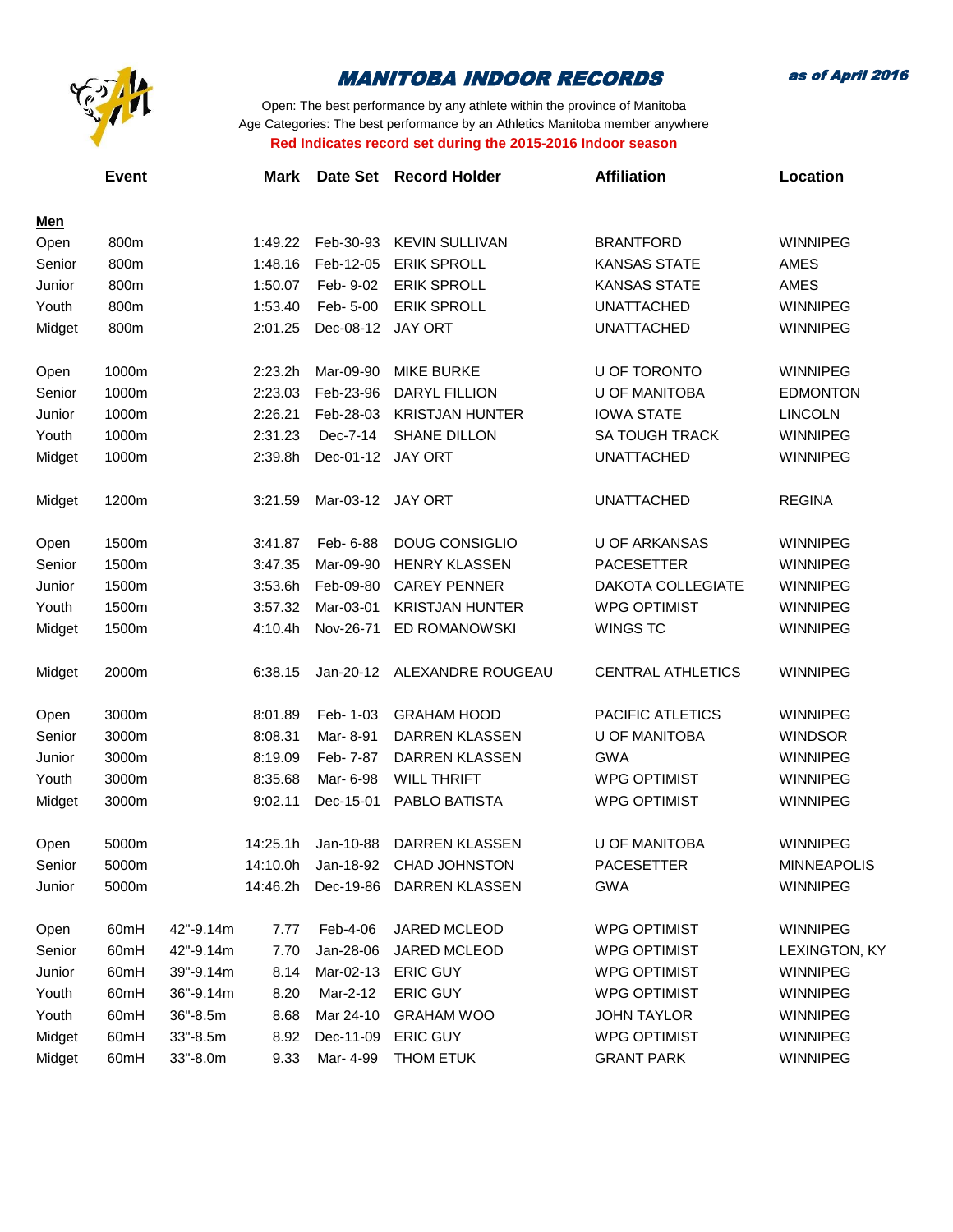

as of April 2016

|            | <b>Event</b> |       | <b>Mark</b> |                | Date Set Record Holder      | <b>Affiliation</b>                                                    | Location          |
|------------|--------------|-------|-------------|----------------|-----------------------------|-----------------------------------------------------------------------|-------------------|
| <u>Men</u> |              |       |             |                |                             |                                                                       |                   |
| Open       | 4x100m       | Relay | 42.55       | Feb- 4-89      | <b>RAIDERS TC</b>           |                                                                       | <b>WINNIPEG</b>   |
| Senior     | 4x100m       | Relay | 42.55       | Feb-04-89      | <b>RAIDERS TC</b>           |                                                                       | <b>WINNIPEG</b>   |
| Junior     | 4x100m       | Relay | 44.06       | Feb-02-91      | <b>AOTC</b>                 |                                                                       | WINNIPEG          |
| Youth      | 4x100m       | Relay | 45.25       | Mar-04-11      | SISLER HIGH SCHOOL          | Karl Dela Cruz, John Mar<br>Francisco, Robert<br>Anderson, Brendan    | <b>WINNIPEG</b>   |
| Midget     | 4x100m       | Relay | 47.25       | Dec-05-09      | <b>WPG OPTIMIST</b>         | KYLE LEECH, ROBERT<br>ANDERSON, BRAYDEN<br>SCHINDEL, LEVI SADER       | <b>WINNIPEG</b>   |
| Open       | 4x200m       | Relay | 1:27.05     | Jan-29-94      | <b>CANADIAN JUNIOR TEAM</b> |                                                                       | <b>WINNIPEG</b>   |
| Senior     | 4x200m       | Relay | 1:27.63     | Mar-07-08      | U OF MANITOBA               | David Szczepaniak,<br>Zacharie Durand, Nathan<br>Labbe, Quin Ferguson | <b>MONTREAL</b>   |
| Junior     | 4x200m       | Relay | 1.33.14     | Dec-12-09      | KELVIN HIGH SCHOOL          | PATRICK DUNCAN,<br>M.FITKOWSKY, RIEL<br>WILMOTT, BEN ALLEN            | <b>WINNIPEG</b>   |
| Youth      | 4x200m       | Relay | 1.33.14     | Dec-12-09      | KELVIN HIGH SCHOOL          | PATRICK DUNCAN,<br>M.FITKOWSKY, RIEL<br>WILMOTT, BEN ALLEN            | <b>WINNIPEG</b>   |
| Midget     | 4x200m       | Relay | 1:38.45     | Dec-07-07      | KELVIN HIGH SCHOOL          | PATRICK DUNCAN,<br>M.FITKOWSKY, VINNY<br>CANNATA, BEN ALLEN           | <b>WINNIPEG</b>   |
| Open       | 4x400m       | Relay | 3:15.94     |                | Mar-14-92 U OF MANITOBA     | WAYNE CRUMP, SIMON<br>TREPEL, B. PLAXTON,<br><b>BYRON GOODWIN</b>     | <b>WINNIPEG</b>   |
| Senior     | 4x400m       | Relay | 3:13.31     | Jan-31-87      | <b>RAIDERS TC</b>           | PETER STOVEL, GORD<br>ORLIKOW, ANDRE SMITH,<br>CAL LANGFORD           | <b>SHERBROOKE</b> |
| Junior     | 4x400m       | Relay | 3:23.37     | Mar-06-88      | <b>TAKUS</b>                |                                                                       | <b>WINNIPEG</b>   |
| Youth      | 4x400m       | Relay | 3:32.00     | Nov-30-13      | <b>SA TOUGH TRACK</b>       | J. AHLBAUM-ATEAH,<br>S.DILLON, S. JOHNSON,<br>C.BOYD                  | <b>WINNIPEG</b>   |
| Midget     | 4x400m       | Relay | 3:38.1h     | Dec-30-80 AOTC |                             | LOUIS RIVARD, GREY<br>BRYSON, DAVE<br>MCKENZIE, COURTNEY              | <b>SASKATOON</b>  |
| Open       | 4x800m       | Relay | 7:29.23     |                | Mar-10-95 U OF MANITOBA     | JEFF GIESBRECHT, MIKE<br>KEMP, JIM DYCK, CHRIS<br><b>WEBER</b>        | <b>WINNIPEG</b>   |
| Senior     | 4x800m       | Relay | 7:29.23     |                | Mar-10-95 U OF MANITOBA     | JEFF GIESBRECHT, MIKE<br>KEMP, JIM DYCK, CHRIS<br>WEBER               | <b>WINNIPEG</b>   |